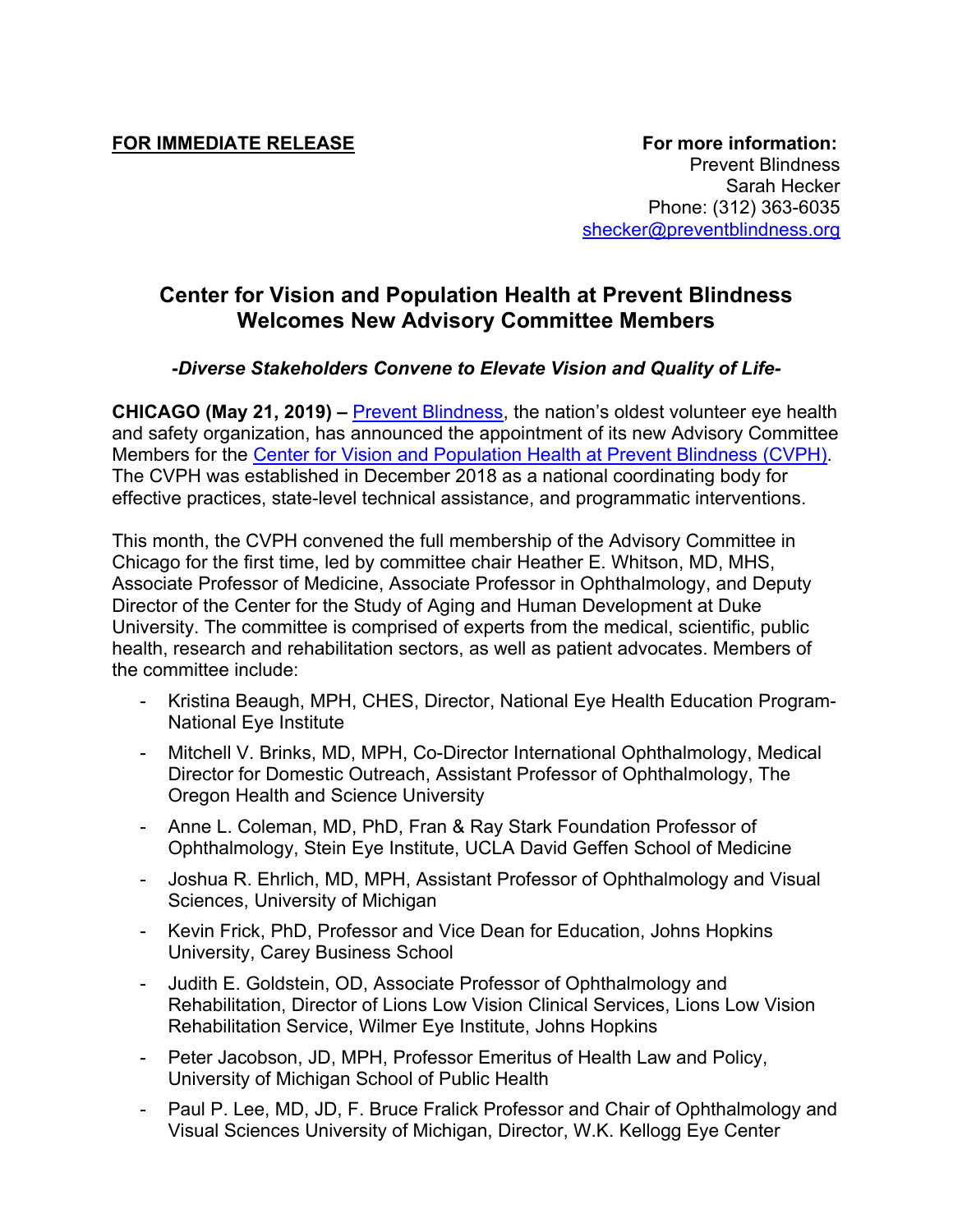- Jordan Luke, M.A.Ec, Director, Program Alignment & Partner Engagement Group, CMS- Office of Minority Health
- Edwin Marshall, OD, MS, MPH, Professor Emeritus of Optometry and Public Health, Indiana University
- Chris Maylahn, MPH, DrPH, Program Research Specialist, New York State Department of Health
- Nancy D. Miller, LMSW, Executive Director/CEO, VISIONS/Services for the Blind and Visually Impaired
- Marc Molea, Chief of Strategic Partnership, Ohio Department of Aging
- Thomas Panek, President & CEO, Guiding Eyes for the Blind
- David B. Rein, PhD, MPA, Director, Public Health Analytics Program, NORC at the University of Chicago
- Frank Sloan, PhD, J. Alexander McMahon Professor Emeritus of Health Policy and Management, Duke University
- Joan Stelmack, OD, MPH, Clinical Associate Professor of Ophthalmology; Director, Low Vision Service, Illinois Eye and Ear Infirmary
- Bonnielin Swenor, PhD, MPH, Assistant Professor, Johns Hopkins University
- Dean VanNasdale, OD, MS, PhD, Associate Professor, Ohio State University College of Optometry
- Xinzhi Zhang, MD, PhD, FACE, FRSM, Program Director, Division of Clinical Innovation, National Center for Advancing Translational Sciences, National Institutes of Health

Additional representation provided by Jinan Saaddine, MD, MPH, Medical Epidemiologist/Team Leader, Centers for Disease Control and Prevention and Carol Tangum, MPH, Consultant, National Association of Chronic Disease Directors

Funding for this meeting was made possible (in part) by the Centers for Disease Control and Prevention (CDC). The views expressed in written conference materials or publications and by speakers and moderators do not necessarily reflect the official policies of the department of Health and Human Services, nor does the mention of trade names, commercial practices, or organizations imply the endorsement of the U.S. Government.

"Healthy vision can be a key component to independence and well-being for people of all ages. However, barriers such as poor access to eye care, lack of insurance coverage, and inconsistent policies for eye health can prevent early detection and treatment of eye disorders," said Jeff Todd, president and CEO of Prevent Blindness. "The CVPH is committed to convening key leaders in vision, public health, and patient advocacy to address these barriers to healthy vision, promote access to care and rehabilitative services, and work to increase the uniformity of vision policies nationally."

The CVPH will leverage key stakeholder input (including those from outside the Advisory Committee), data from improved surveillance efforts (including state and national survey data), and peer-reviewed scientific literature to identify areas of